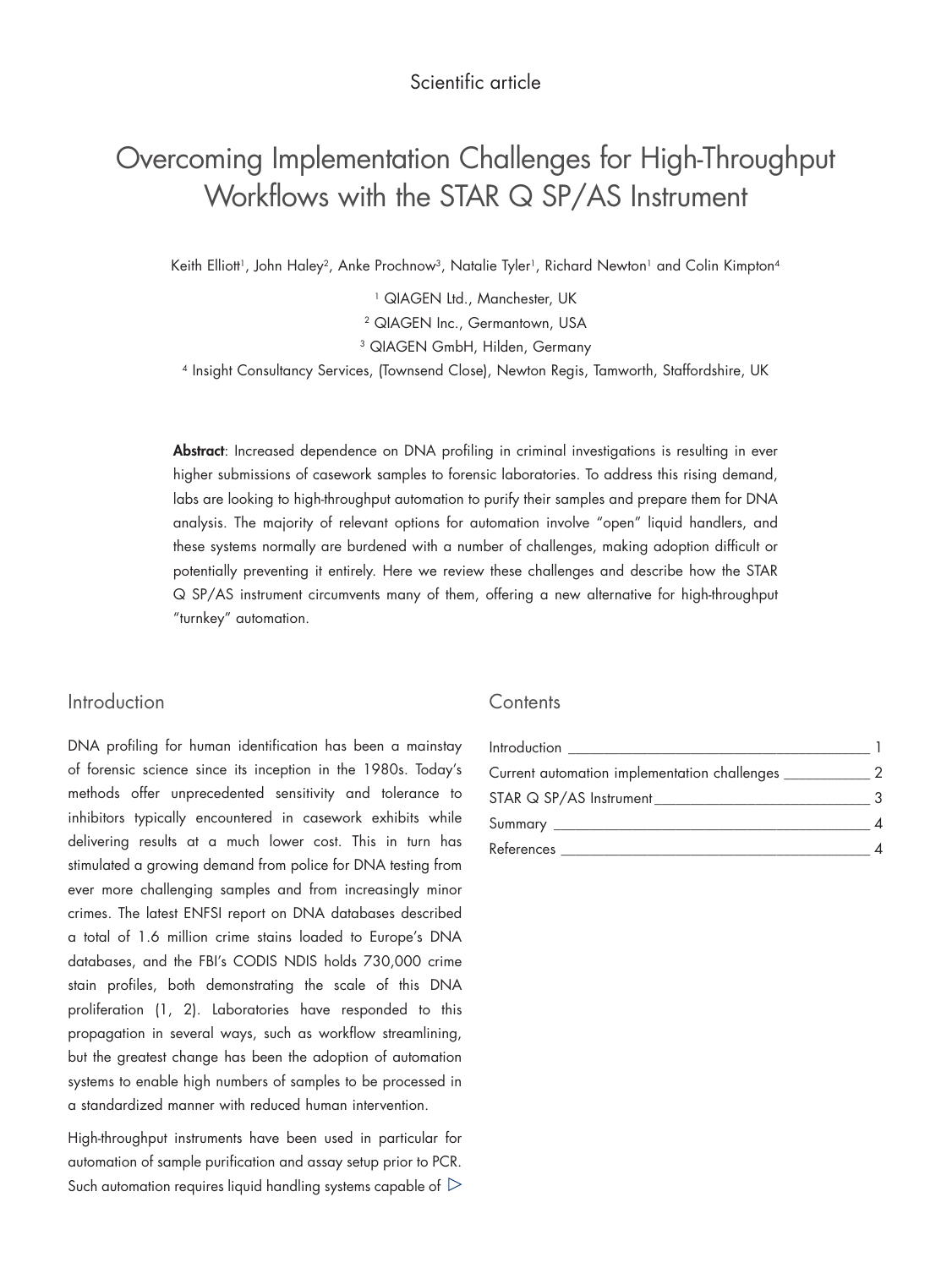customization to perform a wide range of protocol-specific pipetting and sample manipulation steps. However, optimizing these "open" liquid handling platforms for such a wide range of sample processing presents some significant challenges, preventing adoption by many forensic labs. "Open" platforms are those with a fully configurable deck layout and pipetting arm, enabling definition of specific sample and reagent handling steps for any given DNA processing workflow. The challenges associated with the adoption of such "open" platforms include a lengthy optimization procedure to evaluate all variables in a process; the time, manpower, skills and expertise required for such exhaustive testing; and the impact this work has on the day-to-day operations of the lab, when the scientists required for the development effort are not available for routine casework. The net outcome of this is an implementation process that may not be completed to the standard required and that will almost certainly take many months.

QIAGEN's STAR Q SP/AS instrument has been designed to address these specific challenges, offering a turnkey highthroughput automation workflow, with all hardware, chemistry and protocols optimized and ready for implementation. The system offers all the benefits of "open" liquid handlers, such as customization to perform any DNA sample processing step involving liquid handling.\* However, with pre-validated protocols for QIAGEN's sample prep chemistry and the ability to prepare assays for any commonly used commercial quantification or STR kit, the instrument can be implemented and validated at a fraction of the time, cost and effort required for "open" platforms from instrument-only providers. Here we examine the benefits of adopting the STAR Q SP/AS to achieve a high-throughput crime stain sample workflow, relative to other "open" liquid handling platforms.

# Current automation implementation challenges

# 1. Identification of extraction chemistry

Any workflow needs to start with the identification of an extraction chemistry that works, manually, with all major sample types processed by a laboratory. This is a time-consuming process since automated, single batch processing will prevent variations in factors such as incubation times and elution volumes

\* With support from QIAGEN or its partners.

to get the best results from different samples. It can take several months to optimize a single, manual protocol to meet your current lab's success rates, with no guarantee of success.

### 2. Identification of a liquid handler

The liquid handler needs to accommodate factors such as the deck space requirements, heating and shaking steps, file handling, support needs moving forward, and security of supply. Again, months may be required to identify the appropriate instrument.

# 3. Making the manual protocol work on the automated handler

Moving away from individual sample tubes requires the sourcing of hardware and labware that successfully replicates your manual process, before determining how DNA yields and quality compare against the manual protocol. This typically requires a minimum 3–6-month testing phase, during which factors such as shaking times, binding times, wash volumes, drying times, and mixing of magnetic beads may need adjusting. This work is likely to require expensive application support from the manufacturer.

## 4. Assay and normalization protocol setup

Depending on the size of the development team, it may not be possible to work on quantitation and STR setup at the same time. If this is the case, a further 3–6-month development time may be required to fine-tune the handling of reagents. Aspects such as standard curve creation and ensuring efficient mixing and pipetting for samples and master mix will take time. In particular protocols for normalization of your samples prior to PCR will take considerable effort. Once again, support from your instrument provider will be required here.

### 5. Integration with LIMS

Once protocols have been optimized, incorporation of the LIMS and file transfers is required. This will likely take a minimum of a month to ensure that data transfer is working appropriately.

#### 6. R&D and automation expertise

Underpinning this whole process is experience in both automation and research and development. Without this know-how, the task of developing and implementing a new automation workflow is almost certain to be unsuccessful.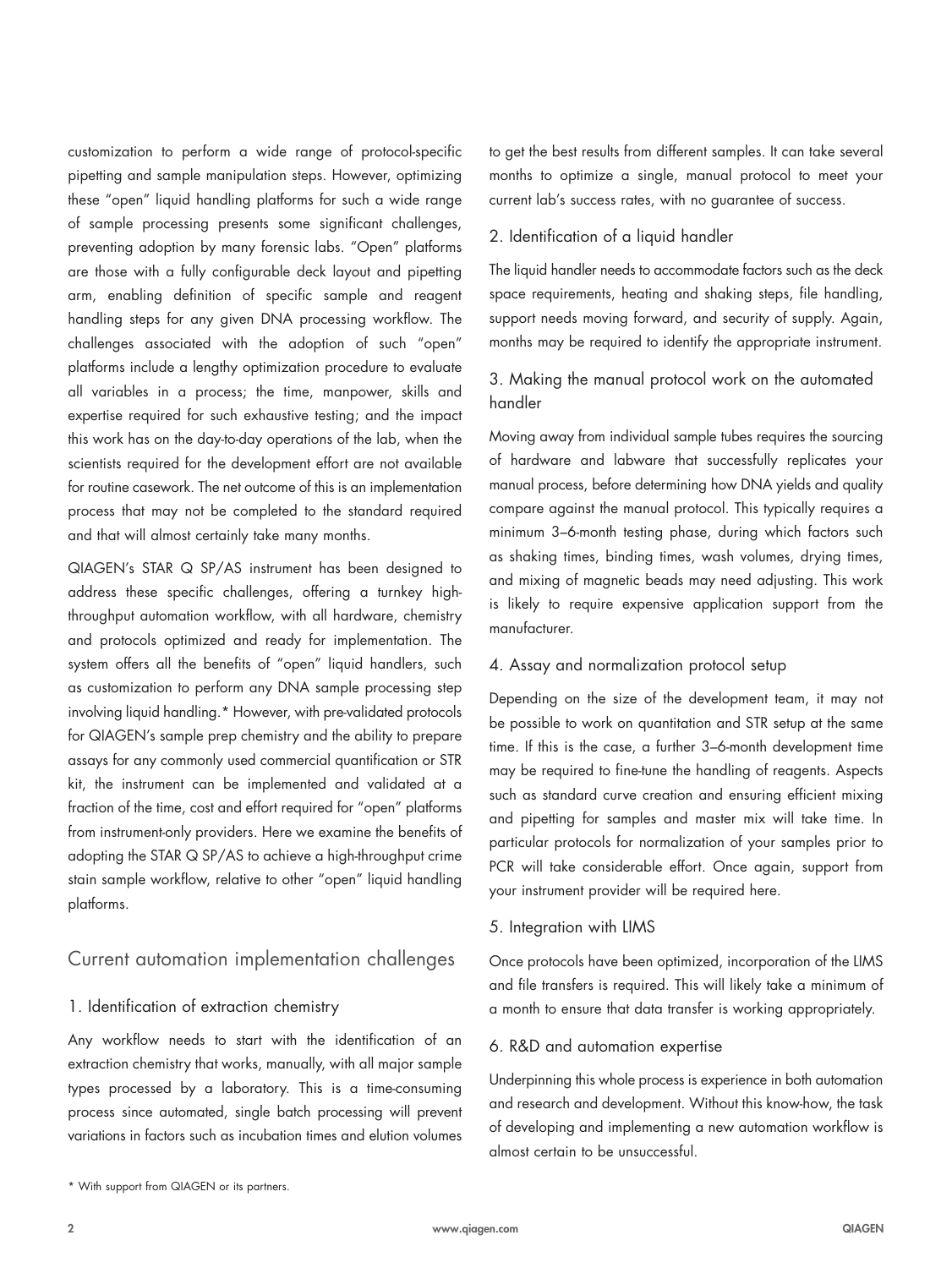## Case study

The United Kingdom Forensic Science Service (FSS) implemented a new high-throughput workflow involving Hamilton STARline automation and QIAGEN® magnetic bead chemistry in 2009. A team of four scientists, experienced in automation and DNA workflow optimization, worked full-time on the project with an IT LIMS specialist ensuring full LIMS integration. This project was 6 months in development and a further 3 months for validation.

The FSS example can be considered a success, in that DNA results were not compromised and the final workflow was implemented and accredited to ISO 17025 within 12 months. Many automation projects never overcome the hurdles described above and are terminated early.



Figure 1. Effort required to implement a new high-throughput automation workflow at the UK Forensic Science Service. 4 scientists and 1 IT specialist for 9 months. Support from the instrument supplier is in addition.

# STAR Q SP/AS Instrument

QIAGEN's STAR Q SP/AS has been developed in partnership with Hamilton Robotics. The platform combines Hamilton's experience in high-throughput, precision liquid handling with QIAGEN's expertise in the development of sample preparation and assay setup workflows for human identity. The final workflow is based on QIAGEN's trusted Investigator® chemistry for sample preparation, ensuring the highest possible yields of inhibitor-free DNA, produced using QIAGEN's ISO-18385 forensic DNA grade consumables. The system has several benefits over traditional "open" liquid handlers, as follows.

## 1. Pre-validated protocols

Questions over compatibility of manual methods with instrumentation are completely removed with optimized and validated protocols for QIAGEN chemistry. All hardware, protocols and workflow steps have been developed with QIAGEN's magnetic bead chemistry in mind to ensure a seamless workflow, capable of best-in-class DNA recovery, without the need for optimization in your lab. Developmental validation data is available to demonstrate that success rates are comparable to other, lower throughput solutions, ensuring no compromise in performance.

#### 2. Fast and painless implementation

Because protocols are established, the months of development and optimization required for more traditional automation platforms is completely removed and implementation is extremely efficient. Once the instrument has been installed by a qualified engineer and its basic performance verified, your own in-house validation according to ENFSI and/or SWGDAM guidelines can then be performed, either on your own or with QIAGEN's full support.



Figure 2. Fast implementation. The STAR Q SP/AS can be up and running within two months of delivery: 1 person, working with QIAGEN, for 2 months.

#### 3. Training

As part of the implementation process for the STAR Q SP/ AS Instrument, QIAGEN delivers a detailed training program to ensure your team understands the science behind their new workflow. This is essential to enable them to run the workflow competently and to address any questions raised by accreditation bodies.

#### 4. Substantial cost savings

As described above, typical protocol development on open platforms requires days or weeks of programming from the instrument provider, and this cost is passed on to the customer in the final instrument price. Because QIAGEN's protocols are ready to go these costs are not incurred and the STAR Q SP/AS is typically more cost-effective than other options.

 $\triangleright$